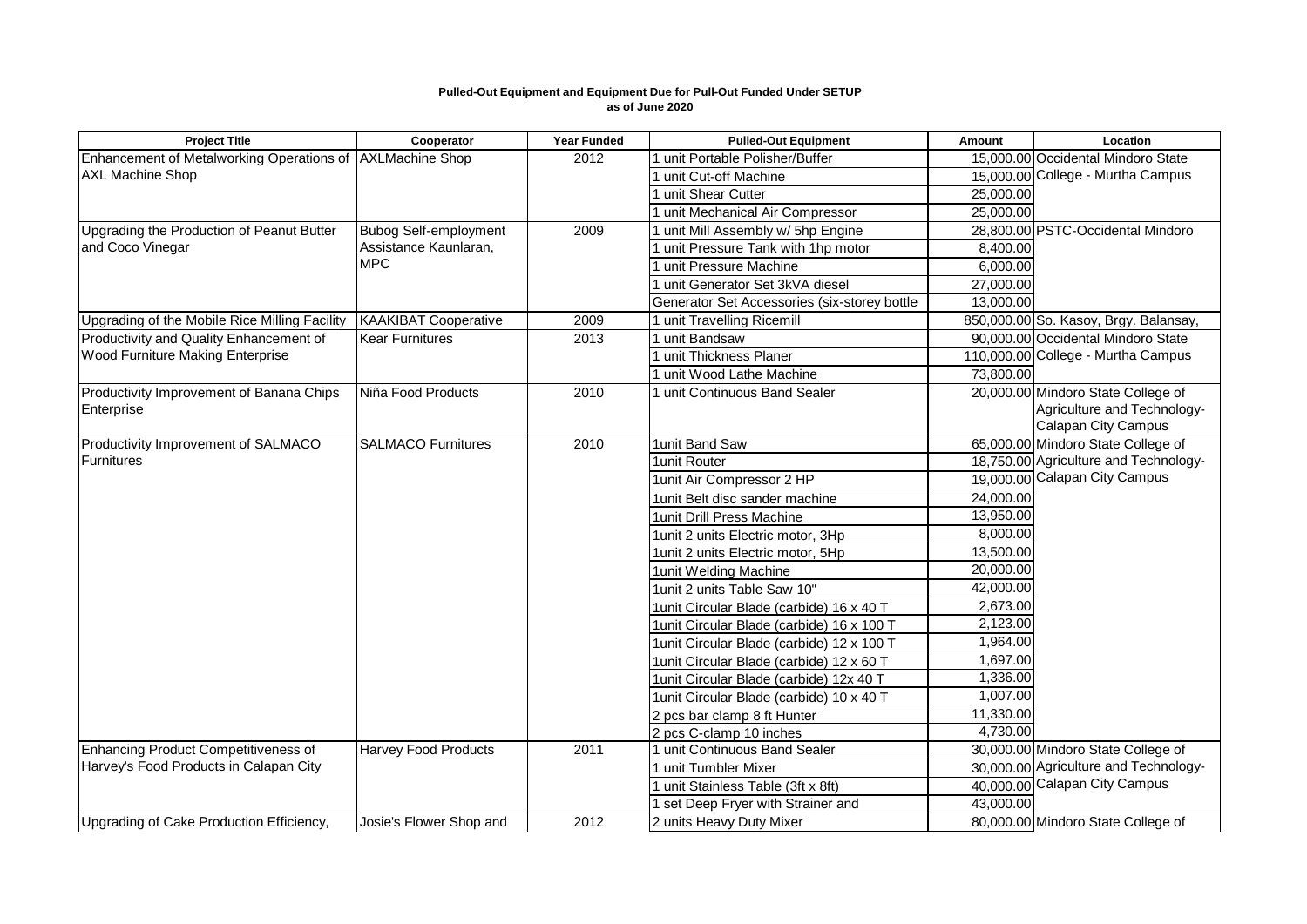| and Packaging and Labeling Enhancement                                       | <b>Party Needs</b>            |      | 1 unit Stainless Steel Deck Oven         |            | 100,000.00 Agriculture and Technology-                      |
|------------------------------------------------------------------------------|-------------------------------|------|------------------------------------------|------------|-------------------------------------------------------------|
|                                                                              |                               |      | 2 units Stainless Tables                 |            | 39,200.00 Calapan City Campus                               |
|                                                                              |                               |      | 1 unit Stainless Steel Cooling Rack      | 64,200.00  |                                                             |
| <b>Technology Upgrading for Improved</b><br>Operation of Mpac Grafix Trading | <b>MPAC Grafic Trading</b>    | 2017 | 1 set Print/Cut Machine                  |            | 900,000.00 PSTC-Oriental Mindoro,<br>Camilmil, Calapan City |
| Facility Upgrading of Marinduque Land<br><b>Processing Plant</b>             | Marinduque Land Corp.         | 2007 | Superkalan                               |            | 17,500.00 Marinduque State College                          |
|                                                                              |                               |      | Oil Filter                               | 8,529.00   |                                                             |
|                                                                              |                               |      | Freezer                                  | 19,998.95  |                                                             |
|                                                                              |                               |      | <b>Vertical Band Sealer</b>              | 22,000.00  |                                                             |
|                                                                              |                               |      | Pulvurizer                               | 30,000.00  |                                                             |
|                                                                              |                               |      | Simplex Extractor Expeller               | 188,000.00 |                                                             |
|                                                                              |                               |      | <b>Diesel Generator</b>                  | 61,972.05  |                                                             |
|                                                                              |                               |      | Coconut Meat Dryer                       | 160,000.00 |                                                             |
| Facility and Product Quality Improvement of                                  | <b>AMI Motorman Service</b>   | 2013 | Welding Machine (TIG-MIGMAG), 500        |            | 52,000.00 Marinduque State College                          |
| <b>AMI Motorman Service Center</b>                                           | Center                        |      | Cut-off Machine, up to 3'-D pipes and    | 10,000.00  |                                                             |
|                                                                              |                               |      | Sheet Bender, 8ft-metal cap              | 150,000.00 |                                                             |
|                                                                              |                               |      | Air Compressor w/ spray gun              | 10,000.00  |                                                             |
|                                                                              |                               |      | Oxy-acetylene welding set (VICTOR brand) | 15,000.00  |                                                             |
| Enhancement on Steel and Metal Fabrication Leal Welding Shop                 |                               | 2012 | <b>TIGMIG Welding Machine</b>            |            | 50,000.00 Marinduque State College                          |
| in Boac, Marinduque                                                          |                               |      | Pipe Bending Machine                     | 35,000.00  |                                                             |
| Service Facility Enhancement of Joaquin                                      | Joaquin Auto-Diesel and       | 2013 | Lathe Machine                            |            | 350,000.00 Marinduque State College                         |
| Auto-Diesel and Repair Shop                                                  | Repair Shop                   |      | Milling Machine                          | 500,000.00 |                                                             |
| Increasing of Production & Improving                                         | <b>Bimbo Enterprise</b>       | 2009 | Soap Molds with press                    |            | 10,000.00 PSTC-Romblon                                      |
| Packaging for Soap                                                           |                               |      | (9,000pcs Soap Box)                      | 75,000.00  |                                                             |
| Increased Productivity & Improved Prodeuct                                   | Popoy's Miki<br>Manufacturing | 2011 | 1 unit Dough Sheeter/cutter combo,       |            | 50,000.00 PSTC-Romblon                                      |
| Quality of a Noodle Processing Facility in<br>Odiongan                       |                               |      | 1 unit Dough Roller Kneader, 2hp         | 60,000.00  |                                                             |
|                                                                              |                               |      | 2 units Stainless Steel Noodle Fryer     | 30,000.00  |                                                             |
|                                                                              |                               |      | Packaging Execution                      | 40,000.00  |                                                             |
| Mechanization of Production Process for<br><b>Marble Novelty Items</b>       | Marquez Marble Craft          | 2011 | 1 unit Lathe Machine, 5Hp                |            | 150,000.00 PSTC-Romblon                                     |
|                                                                              |                               |      | 2 units Polisher, 1 Hp fab               | 34,000.00  |                                                             |
|                                                                              |                               |      | 3 units Drill, 1 Hp                      | 33,000.00  |                                                             |
|                                                                              |                               |      | 3 units Grinder, 1 Hp                    | 33,000.00  |                                                             |
| Plantation Species Sash and Furniture<br><b>Production Enhancement</b>       | <b>MD Homeworks</b>           | 2012 | 1 unit Thickness Table Planer            |            | 90,000.00 PSTC-Romblon                                      |
|                                                                              |                               |      | 1 unit Jointer, 2 Hp                     | 55,000.00  |                                                             |
|                                                                              |                               |      | 1 unit Band Saw, 1.5Hp                   | 85,000.00  |                                                             |
|                                                                              |                               |      | 1 unit Circular Table Saw, 3Hp           | 60,000.00  |                                                             |
|                                                                              |                               |      | 2 units Router, 220-230V                 | 25,000.00  |                                                             |
|                                                                              |                               |      | 1 unit FPRDI moisture meter              | 6,000.00   |                                                             |
|                                                                              |                               |      | 2 units Drill press, 220-230V            | 16,000.00  |                                                             |
|                                                                              |                               |      | 1 unit Chain Saw                         | 60,000.00  |                                                             |
|                                                                              |                               |      | 1 unit Air Compressor                    | 20,000.00  |                                                             |